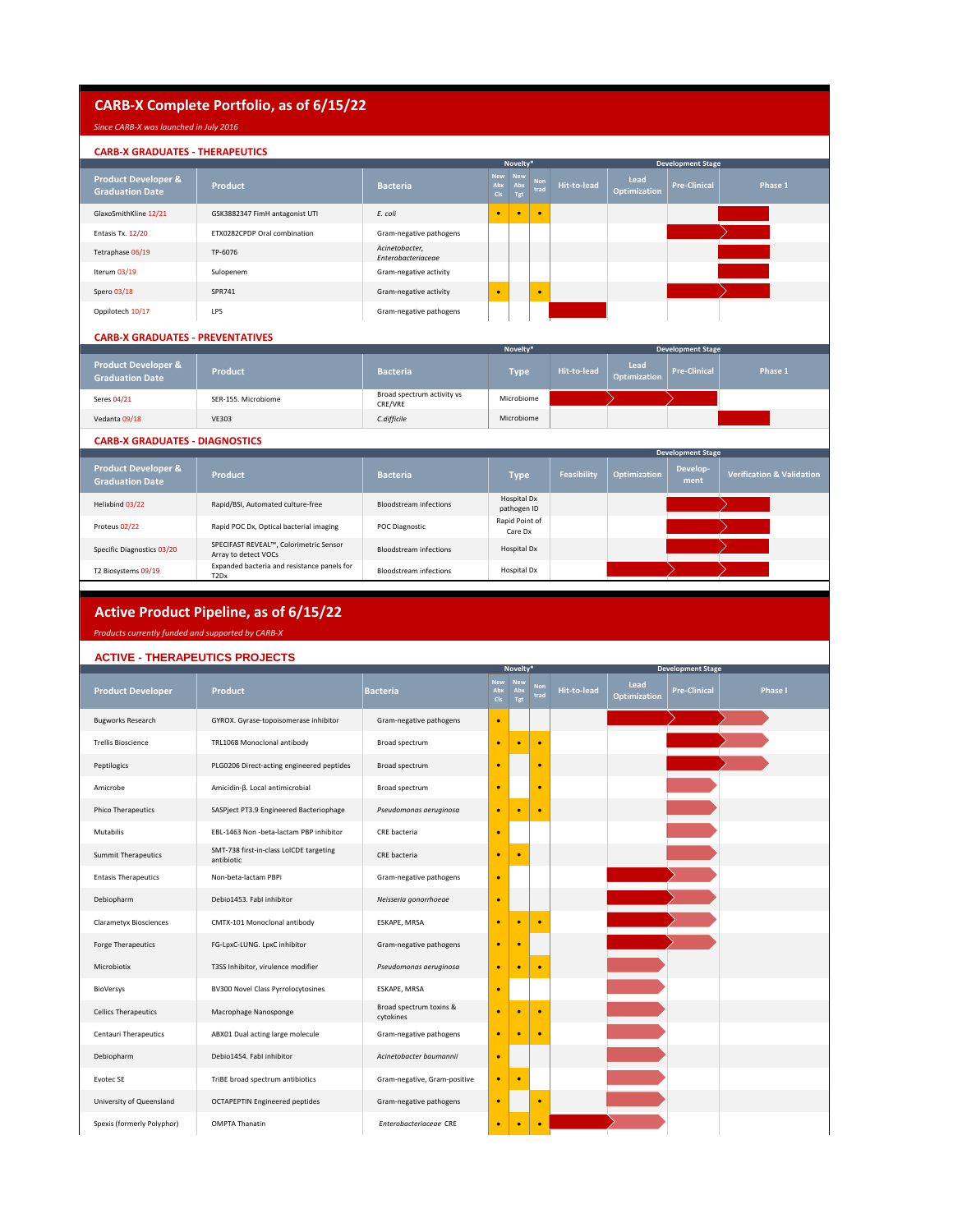## **ACTIVE - THERAPEUTICS PROJECTS (CONTINUED)**

| <b>Product Developer</b>               | Product                                          | <b>Bacteria</b>           |           | <b>Type</b> | Hit-to-lead | Lead<br>Optimization | <b>Pre-Clinical</b> | <b>Phase I</b> |
|----------------------------------------|--------------------------------------------------|---------------------------|-----------|-------------|-------------|----------------------|---------------------|----------------|
| Basilea Pharmaceutica<br>International | DXR Novel Class Inhibitor                        | Gram-negative pathogens   | $\bullet$ |             |             |                      |                     |                |
| GangaGen Biotech                       | Klebicins, Engineered proteins                   | Klebsiella pneumoniae     | $\bullet$ |             |             |                      |                     |                |
| Helmholtz Centre HZI                   | HZI-LDC S. aureus $\alpha$ -hemolysin Inhibitors | Staphylococcus aureus     | $\bullet$ |             |             |                      |                     |                |
| Helmholtz Institute HIPS               | HZI-HIPS Elastase (LasB) Inhibitors              | Pseudomonas aeruginosa    | $\bullet$ |             |             |                      |                     |                |
| <b>Locus Biosciences</b>               | LBP-KP01 CRIPSR-Cas3 Bacteriophage               | Klebsiella pneumoniae     | ٠         |             |             |                      |                     |                |
| Microbiotix                            | Trans-translation inhibitors, oral antibiotic    | MDR Neisseria gonorrhoeae | $\bullet$ |             |             |                      |                     |                |
| VenatoRx                               | Oral cyclic-boronate PBP inhibitor               | Neisseria gonorrhoeae     | ٠         |             |             |                      |                     |                |

#### **ACTIVE - PREVENTATIVES PROJECTS**

| <b>Product Developer</b>          | <b>Product</b>                                           | <b>Bacteria</b>                     | <b>Type</b>     | Hit-to-lead | Lead<br><b>Optimization</b> | <b>Pre-Clinical</b> | <b>Phase I</b> |
|-----------------------------------|----------------------------------------------------------|-------------------------------------|-----------------|-------------|-----------------------------|---------------------|----------------|
| SNIPR BIOME ApS                   | SNIPR001 CRISPR-engineered preventative                  | Escherichia coli                    | Bacteriophage   |             |                             |                     |                |
| <b>Integrated Biotherapeutics</b> | IBT-V02 Multi-valent vaccine                             | S. aureus                           | Vaccine         |             |                             |                     |                |
| Vaxcyte (formerly SutroVax)       | GAS Carbohydrate conjugate vaccine                       | Group A Streptococcus               | Vaccine         |             |                             |                     |                |
| GlaxoSmithKline                   | GSK INTS-TCV INTS-typhoid conjugate vaccine              | Salmonella enterica                 | Vaccine         |             |                             |                     |                |
| GlaxoSmithKline                   | GSK Strep A vaccine                                      | Group A Streptococcus               | Vaccine         |             |                             |                     |                |
| Vedanta                           | VE707 Microbiome                                         | CRF - ESBI s                        | Microbiome      |             |                             |                     |                |
| Affinivax                         | MAPS vaccine                                             | S. aureus                           | Vaccine         |             |                             |                     |                |
| Jenner Institute                  | <b>NOMV Vaccine</b>                                      | N. gonorrhea                        | Vaccine         |             |                             |                     |                |
| Vaxdyn                            | <b>KAPAVAX Trivalent vaccine</b>                         | Gram-negative pathogens             | Vaccine         |             |                             |                     |                |
| Eligo Bioscience                  | EB004. CRISPR-based bacteriophage                        | Gram-negative pathogens             | Bacteriophage   |             |                             |                     |                |
| Idorsia                           | VXN-319 vaccine                                          | K. pneumoniae                       | Vaccine         |             |                             |                     |                |
| Lumen Bioscience                  | LMN-GI-EEC-401 Oral antimicrobial<br>immunotherapy (mAb) | C. jejuni & enterotoxigenic E. coli | <b>Biologic</b> |             |                             |                     |                |

#### **ACTIVE - DIAGNOSTICS PROJECTS**

| <b>Product Developer &amp;</b><br><b>Graduation Date</b> | <b>Product / Technology</b>                               | <b>Bacteria</b>               | <b>Type</b>               | Feasibility | Optimization | Develop-<br>ment | <b>Verification &amp; Validation</b> |
|----------------------------------------------------------|-----------------------------------------------------------|-------------------------------|---------------------------|-------------|--------------|------------------|--------------------------------------|
| Pattern Bioscience                                       | Digital culture single cell biometric analysis            | RTIs, UTIs, BSIs              | Hospital Dx               |             |              |                  |                                      |
| Day Zero Diagnostics                                     | ID & AST Whole genome sequencing &<br>machine learning    | Drug-resistant pathogens      | Hospital Dx               |             |              |                  |                                      |
| <b>Accelerate Diagnostics</b>                            | <b>SRS Optical Imaging</b>                                | Sepsis                        | Rapid point of<br>care Dx |             |              |                  |                                      |
| Avails Medical                                           | Avails eAST, Rapid Electronic AST                         | <b>Bloodstream infections</b> | Rapid point of<br>care Dx |             |              |                  |                                      |
| Baebies Inc.                                             | FINDER Bacteremia ID/AST                                  | <b>Neonatal Sepsis</b>        | Near-Patient Dx           |             |              |                  |                                      |
| GenomeKey                                                | ID & AST Machine learning & Whole Genome                  | Sepsis                        | Rapid point of<br>care Dx |             |              |                  |                                      |
| SpeeDx                                                   | Resistance Plus InSignia Rapid Molecular<br><b>ID/AST</b> | N. gonorrhea & C. trachomatis | Rapid point of<br>care Dx |             |              |                  |                                      |